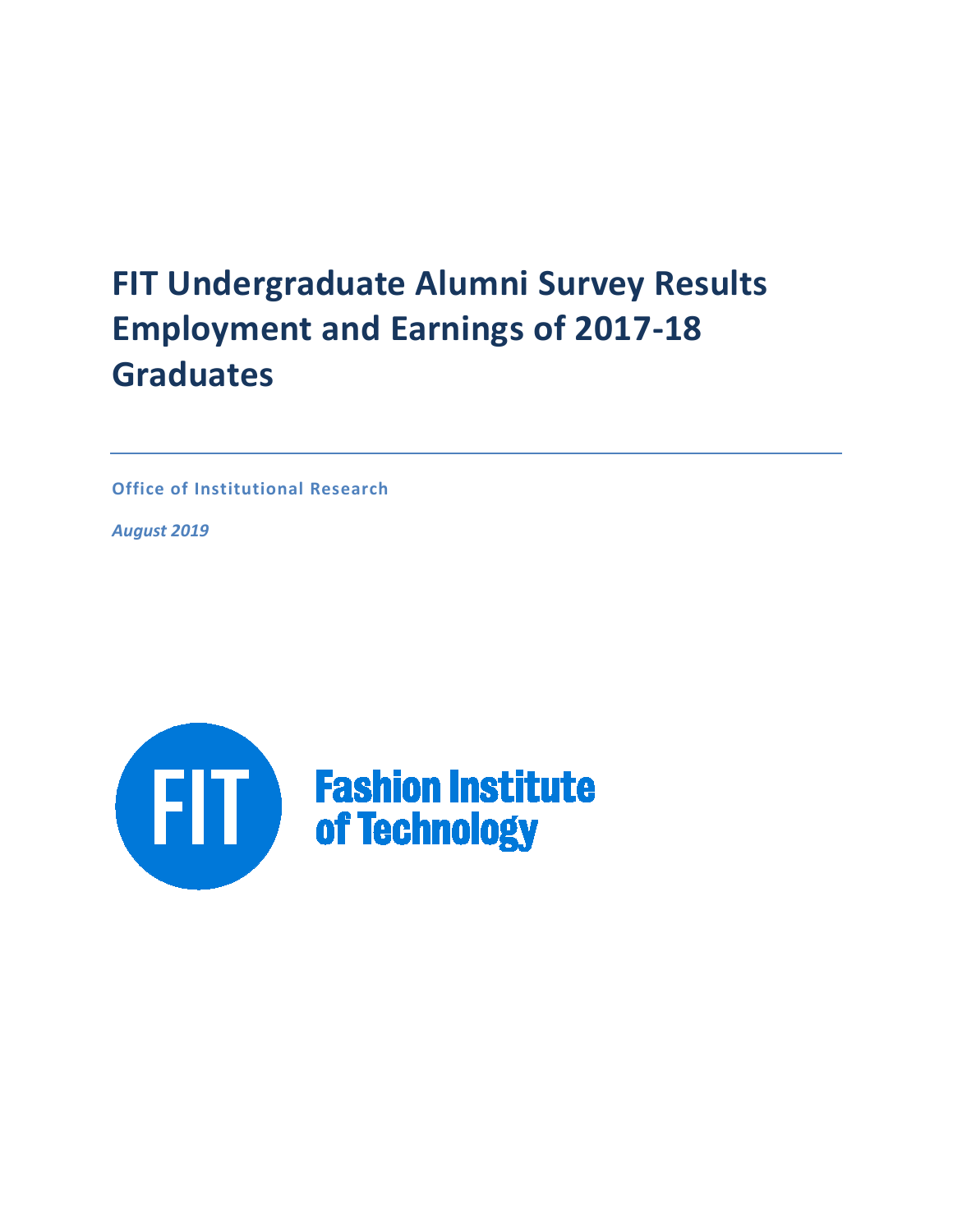## **Table of Contents**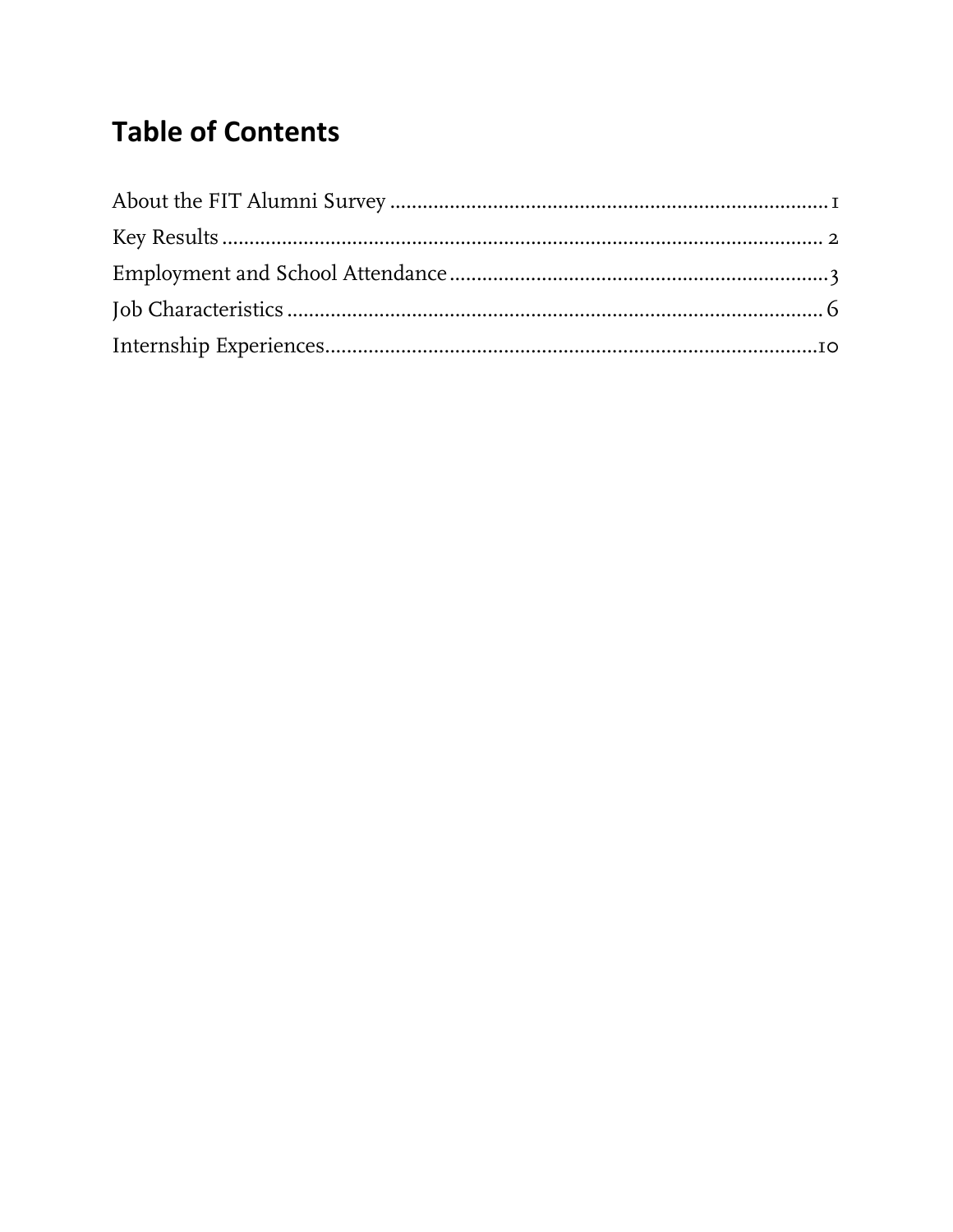## <span id="page-2-0"></span>**About the FIT Alumni Survey**

FIT administers an annual survey of alumni who graduated during the previous academic year with either an associate or bachelor's degree. This "one-year-out" survey focuses on graduates' current education and employment status. A total of 3,663 graduates from the 2017-2018 academic year were surveyed and 725 responded, generating a 20% response rate (Table 1). Bachelor's graduates were surveyed in May 2019, a year after graduation. Associate graduates were surveyed in January 2019. The earlier date for associate graduates is required for outcomes reporting related to FIT's participation in the federal Perkins technical education grant program.

|                                      | <b>Number Surveyed</b> | <b>Number</b><br><b>Responding</b> | <b>Response Rate</b> |
|--------------------------------------|------------------------|------------------------------------|----------------------|
| <b>Associate of Applied Sciences</b> |                        |                                    |                      |
| Art and Design                       | 841                    | 200                                | 24%                  |
| <b>Business and Technology</b>       | 1083                   | 223                                | 21%                  |
| Liberal Arts                         | 18                     | 5                                  | 28%                  |
|                                      | 1942                   | 428                                | 22%                  |
| <b>Bachelor of Fine Arts</b>         |                        |                                    |                      |
| Art and Design                       | 599                    | 108                                | 18%                  |
|                                      | 599                    | 108                                | 18%                  |
| <b>Bachelor of Science</b>           |                        |                                    |                      |
| <b>Business and Technology</b>       | 1096                   | 183                                | 17%                  |
| Liberal Arts                         | 26                     | 6                                  | 23%                  |
|                                      | 1122                   | 189                                | 17%                  |
| <b>Grand Total</b>                   | 3663                   | 725                                | 20%                  |

#### **Table 1. Response Rates by Degree Awarded and School**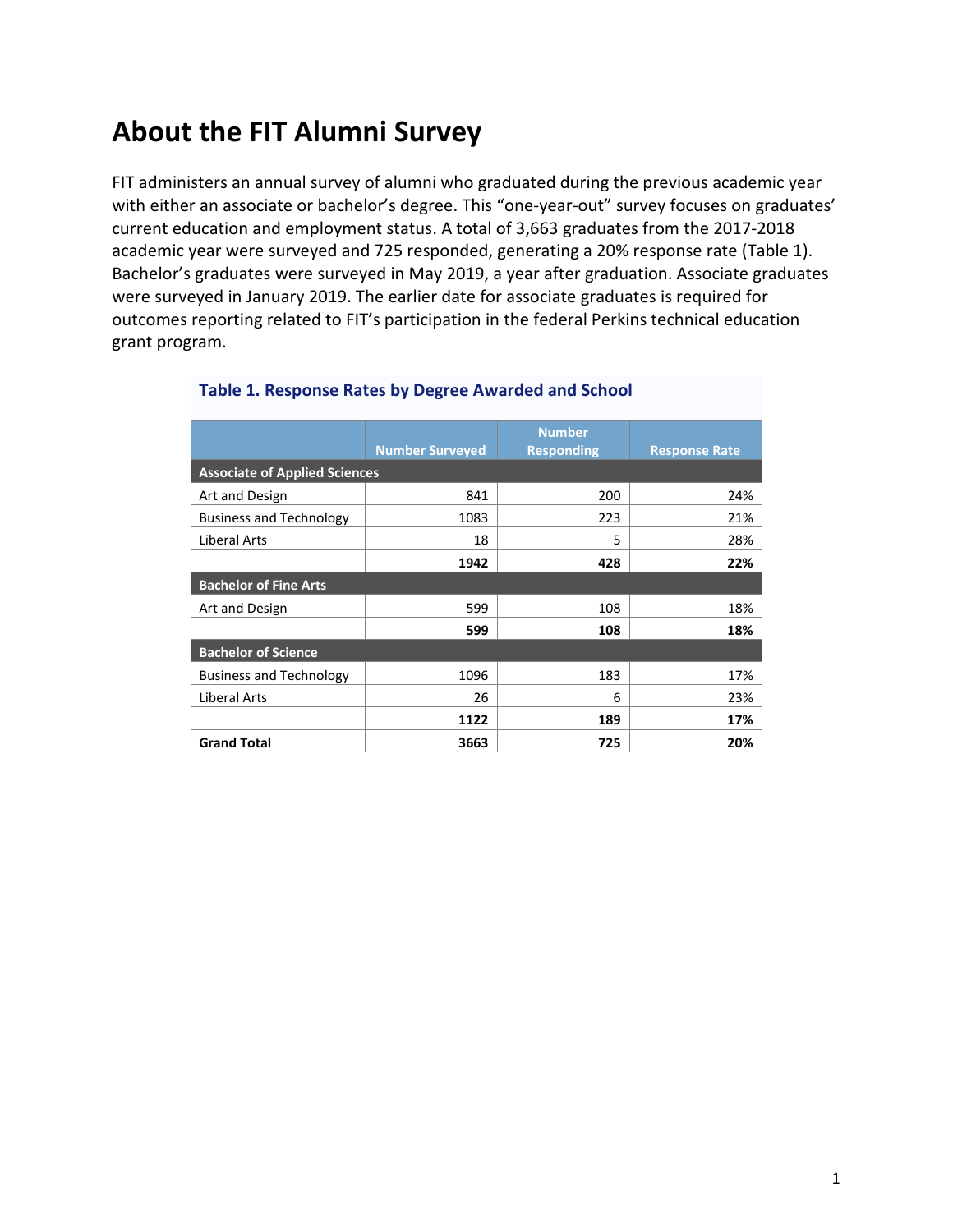## <span id="page-3-0"></span>**Key Results**

## **Response Rates**

Graduates from the 2017-2018 academic year were surveyed a year after graduation. A total of 3,663 graduates were surveyed and 725 responded, for a 20% response rate. (Table 1, page 1)

## **Employment and School Attendance**

Eighty-two percent of associate degree graduates reported that they continued their education after graduating. Far fewer of the bachelor's graduates (5%) reported continuing on to further schooling. (Tables 2A and 3A, pages 3-5)

Eighty-one percent of associate degree graduates who were not attending school were employed, with 14% being unemployed (seeking employment but not working), and 5% were neither working nor seeking employment. (Table 2C, page 4)

Eighty-six percent of bachelor's graduates were employed, with 70% reporting employment in a job related to their degree. Twelve percent were unemployed (seeking employment but not working) and two percent were neither working nor seeking employment. (Table 3B, page 5)

A placement rate, which is used for federal Higher Education Act reporting requirements, is calculated for students who are employed or seeking employment. This placement rate equals the number of employed graduates as a percentage of the total of employed graduates and those who are seeking employment. The placement rate was 68% for all associate degree graduates, 85% for associate graduates who were not attending school, and 88% for bachelor's degree graduates. (Tables 2C and 3B, pages 4-5)

### **Earnings and Benefits**

Among working graduates, 87% of bachelor's graduates and 79% of associate graduates who were not attending school worked full-time. Among bachelor's graduates who worked full-time, 77% earned more than \$40,000 per year and 81% had health insurance. Forty-eight percent of associate graduates not attending school earned more than \$40,000 per year and 62% had health insurance. (Tables 4A and 5, pages 6 and 8).

### **New York Employment**

Among working graduates, 83% stayed in New York State to work, 4% worked in New Jersey, and 2% worked outside the U.S. (Table 6, page 9)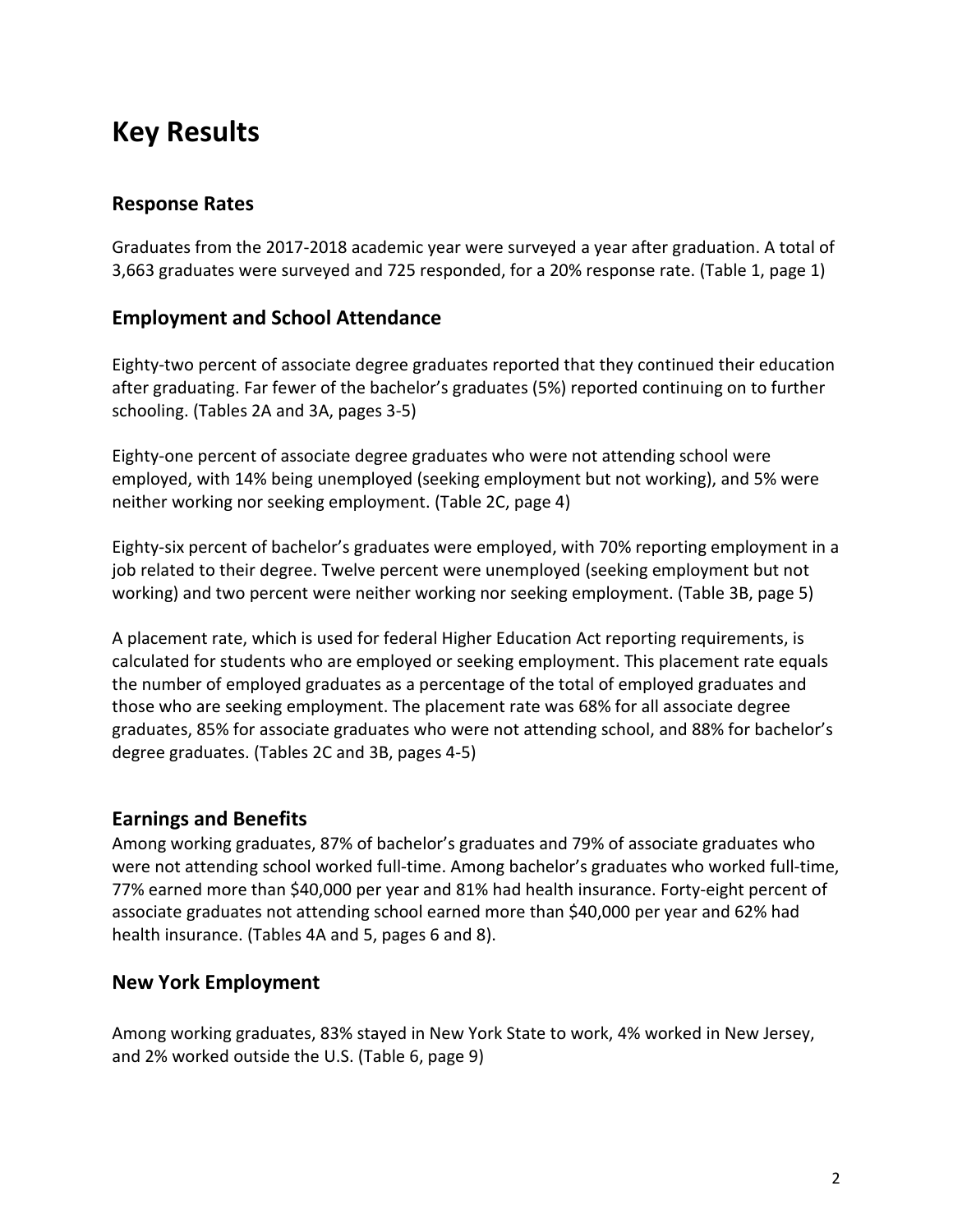## <span id="page-4-0"></span>**Employment and School Attendance**

Respondents reported on their school attendance and employment outcomes. The employment outcomes included whether or not they were employed, employed in a related field, unemployed, or not seeking employment. A placement rate is calculated from the employment responses, which equals the number of employed graduates as a percentage of the total number of employed graduates and those who are seeking employment, but not working. Results are reported separately for associate and bachelor's degree graduates.

### **Table 2: Associate Degree Employment and School Attendance Outcomes by School A. School Attendance**

|                          | All Schools |      |     | <b>Art and Design</b> | <b>Business and</b><br><b>Technology</b> |      |  |
|--------------------------|-------------|------|-----|-----------------------|------------------------------------------|------|--|
| <b>School Attendance</b> |             | ℅    | N   | ℅                     | N                                        | %    |  |
| <b>Attending FIT</b>     | 327         | 78%  | 148 | 76%                   | 175                                      | 80%  |  |
| Attending another school | 16          | 4%   |     | 4%                    | 8                                        | 4%   |  |
| Not attending school     | 77          | 18%  | 40  | 21%                   | 37                                       | 17%  |  |
|                          | 420         | 100% | 195 | 100%                  | 220                                      | 100% |  |

#### **B. Employment (All Associate Graduates)**

|                                             | <b>All Schools</b> |      | <b>Art and Design</b> |      | <b>Business and</b><br><b>Technology</b> |      |
|---------------------------------------------|--------------------|------|-----------------------|------|------------------------------------------|------|
|                                             | N                  | %    | N                     | %    | N                                        | %    |
| <b>Employed Subtotal</b>                    | 231                | 56%  | 92                    | 48%  | 137                                      | 63%  |
| Employed, Not Related to Degree             | 111                | 27%  | 49                    | 26%  | 61                                       | 28%  |
| Employed, Related to Degree                 | 120                | 29%  | 43                    | 22%  | 76                                       | 35%  |
| Not working, not seeking employment         | 74                 | 18%  | 44                    | 23%  | 30                                       | 14%  |
| Unemployed, seeking employment              | 108                | 26%  | 56                    | 29%  | 49                                       | 23%  |
|                                             | 413                | 100% | 192                   | 100% | 216                                      | 100% |
| Placement Rate (All Associate<br>Graduates) |                    |      |                       |      |                                          |      |
| (A) Employed subtotal                       | 231                |      | 92                    |      | 137                                      |      |
| (B) Employed + Seeking Employment           | 339                |      | 148                   |      | 186                                      |      |
| Placement Rate (A divided by B)             | 68%                |      | 62%                   |      | 74%                                      |      |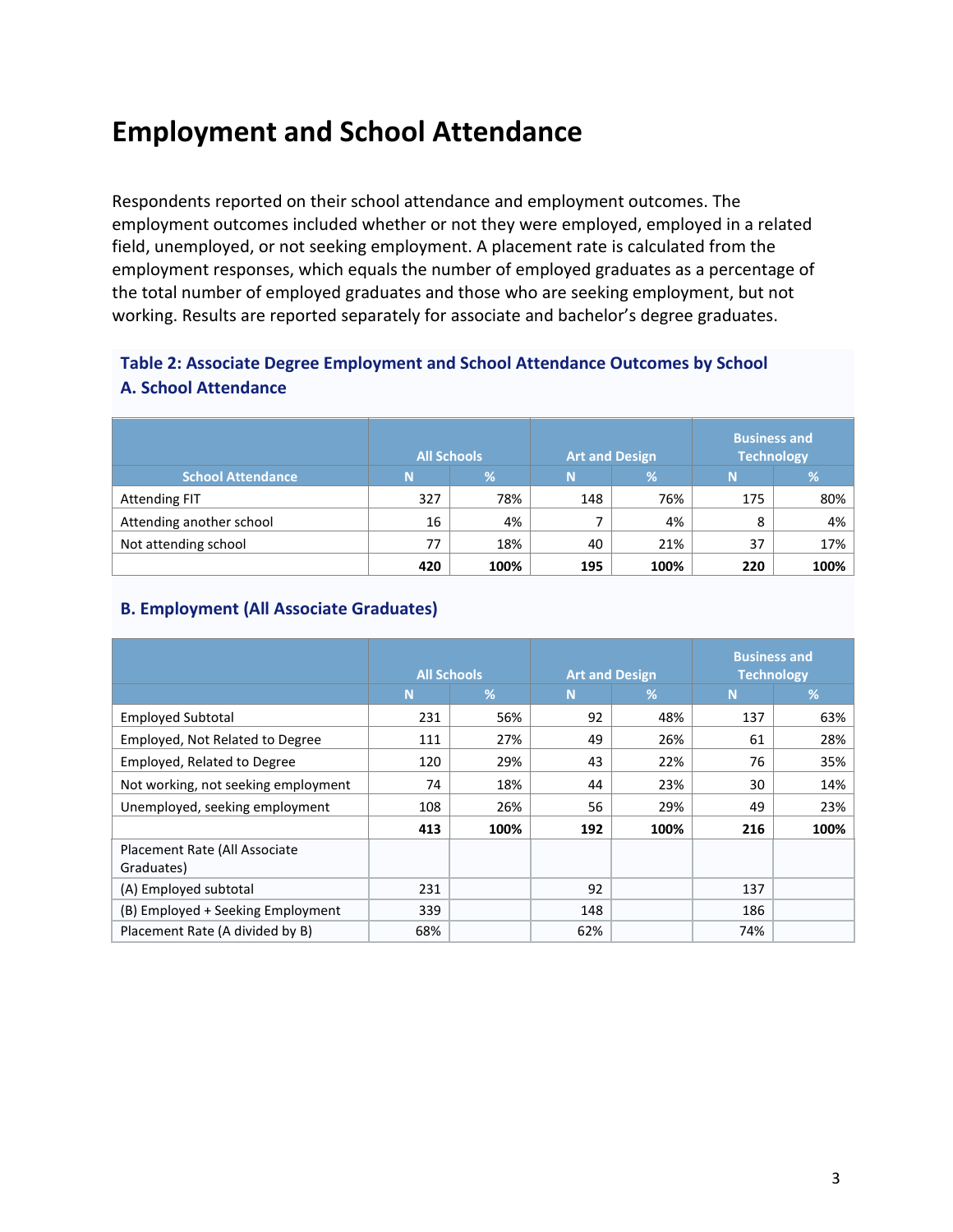|                                                              | <b>All Schools</b> |      | <b>Art and Design</b> |      | <b>Business and</b><br><b>Technology</b> |      |
|--------------------------------------------------------------|--------------------|------|-----------------------|------|------------------------------------------|------|
|                                                              | N                  | %    | N                     | %    | N                                        | %    |
| <b>Employed Subtotal</b>                                     | 68                 | 81%  | 36                    | 82%  | 32                                       | 80%  |
| Employed, Not Related to Degree                              | 22                 | 26%  | 11                    | 25%  | 11                                       | 28%  |
| Employed, Related to Degree                                  | 46                 | 55%  | 25                    | 57%  | 21                                       | 53%  |
| Not working, not seeking employment                          | 4                  | 5%   | 3                     | 7%   |                                          | 3%   |
| Unemployed, seeking employment                               | 12                 | 14%  | 5                     | 11%  | 7                                        | 18%  |
|                                                              | 84                 | 100% | 44                    | 100% | 40                                       | 100% |
| Placement Rate (Associate graduates<br>not attending school) |                    |      |                       |      |                                          |      |
| (A) Employed subtotal                                        | 68                 |      | 36                    |      | 32                                       |      |
| (B) Employed + Seeking Employment                            | 80                 |      | 41                    |      | 39                                       |      |
| Placement Rate (A divided by B)                              | 85%                |      | 88%                   |      | 82%                                      |      |

### **C. Employment (Associate Graduates not Attending School)**

Eighty-two percent of associate degree respondents continued their education after receiving their associate degree – 84% of Business and Technology graduates and 80% of Art and Design graduates. Fifty-six percent of all associate degree respondents were employed – 63% of Business and Technology graduates and 48% of Art and Design graduates. A little more than half of the employed graduates had jobs related to their degree. Among all associate graduates, 29% worked in a related field, and 27% worked in an unrelated field. Related field employment was higher for Business and Technology graduates than Art and Design graduates, 35% compared to 22%.

However, employment rates for associate graduates are much higher for those graduates who are not continuing their education. Among school "leavers," 81% were employed, with 55% being employed in a related field.

The placement rate for all associate graduates, which includes only those graduates who are employed or seeking employment, was 68% for all associate graduates, 74% for Business and Technology graduates, and 62% for Art and Design graduates (Table 2B).

The placement rate for associate graduates who were not attending school was 85% for all graduates, 82% for Business and Technology graduates, and 88% for Art and Design graduates (Table 2C).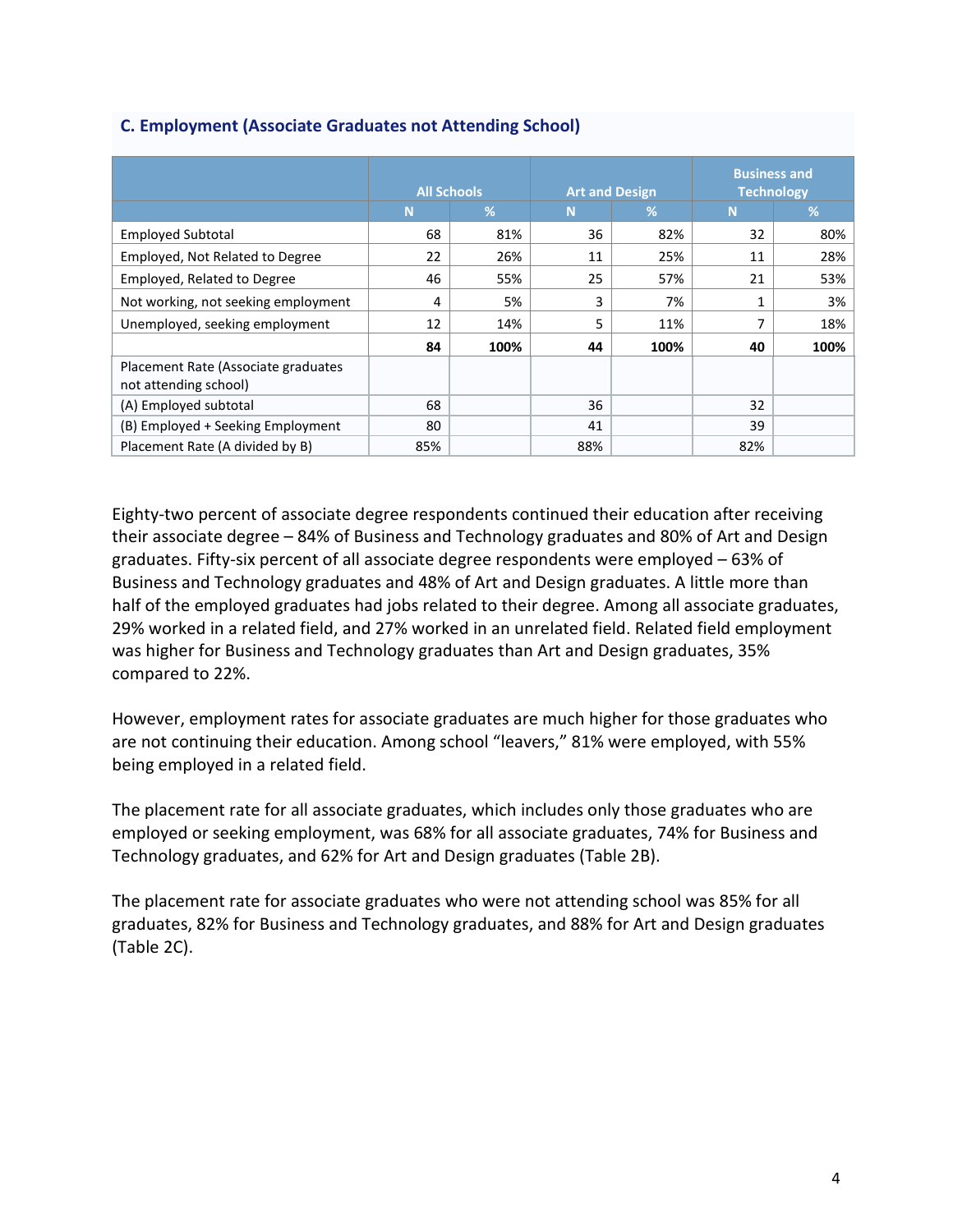## **Table 3: Bachelor Degree Employment and School Attendance Outcomes by School A. School Attendance**

|                          | <b>All Schools</b> |      |     | <b>Art and Design</b> | <b>Business and</b><br><b>Technology</b> |      |  |
|--------------------------|--------------------|------|-----|-----------------------|------------------------------------------|------|--|
| <b>School Attendance</b> | N                  | %    | N   | %                     | N                                        | %    |  |
| Attending another school | 15                 | 5%   | 4   | 4%                    | 11                                       | 6%   |  |
| Not attending school     | 271                | 95%  | 100 | 96%                   | 166                                      | 94%  |  |
|                          | 286                | 100% | 104 | 100%                  | 177                                      | 100% |  |

#### **B. Employment Outcomes**

|                                     | <b>All Schools</b>            |      | <b>Art and Design</b> |      | <b>Business and</b><br><b>Technology</b> |      |
|-------------------------------------|-------------------------------|------|-----------------------|------|------------------------------------------|------|
| <b>Employment Outcomes</b>          | $\overline{\mathscr{L}}$<br>N |      | N                     | %    | N                                        | $\%$ |
| <b>Employed Subtotal</b>            | 252                           | 86%  | 89                    | 83%  | 158                                      | 88%  |
| Employed, Not Related to Degree     | 48                            | 16%  | 15                    | 14%  | 30                                       | 17%  |
| Employed, Related to Degree         | 204                           | 70%  | 74                    | 69%  | 128                                      | 71%  |
| Not working, not seeking employment | 5                             | 2%   | 1                     | 1%   | 3                                        | 2%   |
| Unemployed, seeking employment      | 36                            | 12%  | 17                    | 16%  | 19                                       | 11%  |
|                                     | 293                           | 100% | 107                   | 100% | 180                                      | 100% |
| <b>Placement Rate</b>               |                               |      |                       |      |                                          |      |
| (A) Employed subtotal               | 252                           |      | 89                    |      | 158                                      |      |
| (B) Employed + Seeking Employment   | 288                           |      | 106                   |      | 177                                      |      |
| Placement Rate (A divided by B)     | 88%                           |      | 84%                   |      | 89%                                      |      |

Five percent of bachelor's degree respondents continued their education after graduation. Eighty-six percent of all bachelor's degree respondents were employed – 88% of Business and Technology graduates and 83% of Art and Design graduates. Most employed graduates had jobs related to their degree. Among all graduates (including Liberal Arts graduates), 70% worked in a related field and 16% worked in an unrelated field. Related field employment was 71% for Business and Technology graduates and 69% for Art and Design graduates (Table 3B). The placement rate, which is based on only those graduates who are employed or seeking employment, was 88% for all graduates, 89% for Business and Technology graduates, and 84% for Art and Design graduates.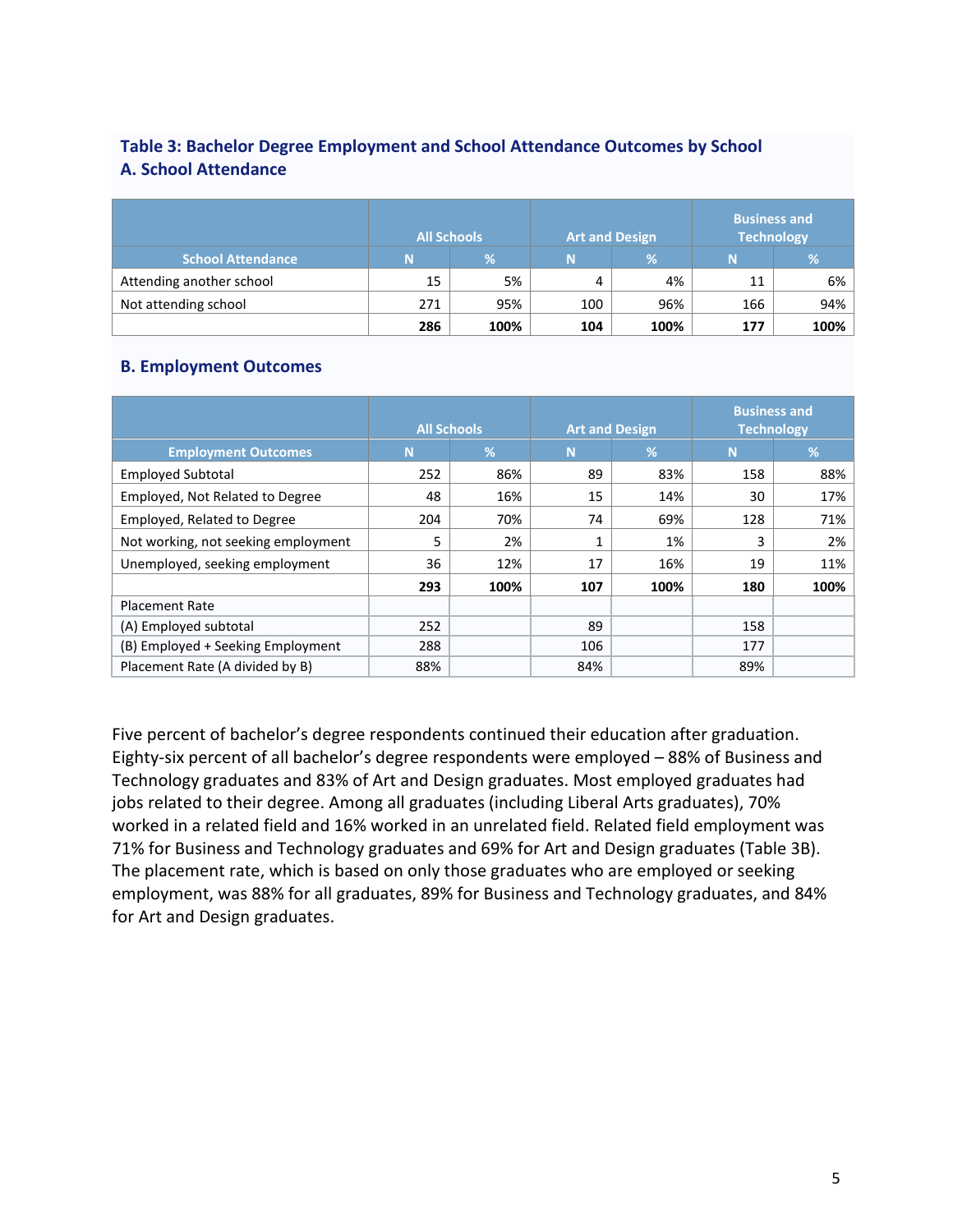## <span id="page-7-0"></span>**Job Characteristics**

## **Types of Employment**

Graduates were asked how many hours they worked per week, whether they worked for an employer or for themselves, and the level of the positions that they held. Full-time work (35 or more hours per week) was the norm among bachelor's graduates (87%) and associate graduates who were not attending school (79%). Associate graduates who were still in school were less likely to work full-time (18%).

Ninety-two percent of bachelor's graduates worked for an employer, with 7% doing freelance work and 1% being self-employed. Almost three fourths (72%) of bachelor's graduates had entry level positions, with 23% working beyond the entry level and 3% in supervisory roles.

Seventy percent of associate graduates who were not attending school worked for an employer, with 17% doing freelance work, and 13% being self-employed. Sixty percent had entry level positions, with 18% working beyond the entry level and 14% in supervisory roles.

### **Table 4. Types of Employment**

#### **A. Full-Time/Part-Time Status**

|              | Associate, in school |      | school | Associate, not in | <b>Bachelors</b> |      |
|--------------|----------------------|------|--------|-------------------|------------------|------|
|              | N                    | %    | N      | %                 | N                | %    |
| Full-time    | 29                   | 18%  | 53     | 79%               | 220              | 87%  |
| Part-time    | 136                  | 82%  | 14     | 21%               | 32               | 13%  |
| <b>Total</b> | 165                  | 100% | 67     | 100%              | 252              | 100% |

#### **B. Employment Arrangement**

|                                     | Associate, in school |      |    | Associate, not in<br>school | <b>Bachelors</b> |      |  |
|-------------------------------------|----------------------|------|----|-----------------------------|------------------|------|--|
|                                     | %<br>N               |      | N  | $\%$                        | N                | $\%$ |  |
| Self-employed in your own business  | 3                    | 2%   | 8  | 13%                         | ∍                | 1%   |  |
| Freelancer                          | 16                   | 11%  | 11 | 17%                         | 17               | 7%   |  |
| Employee for a business, government | 133                  | 88%  | 44 | 70%                         | 226              | 92%  |  |
| <b>Total</b>                        | 152                  | 100% | 63 | 100%                        | 246              | 100% |  |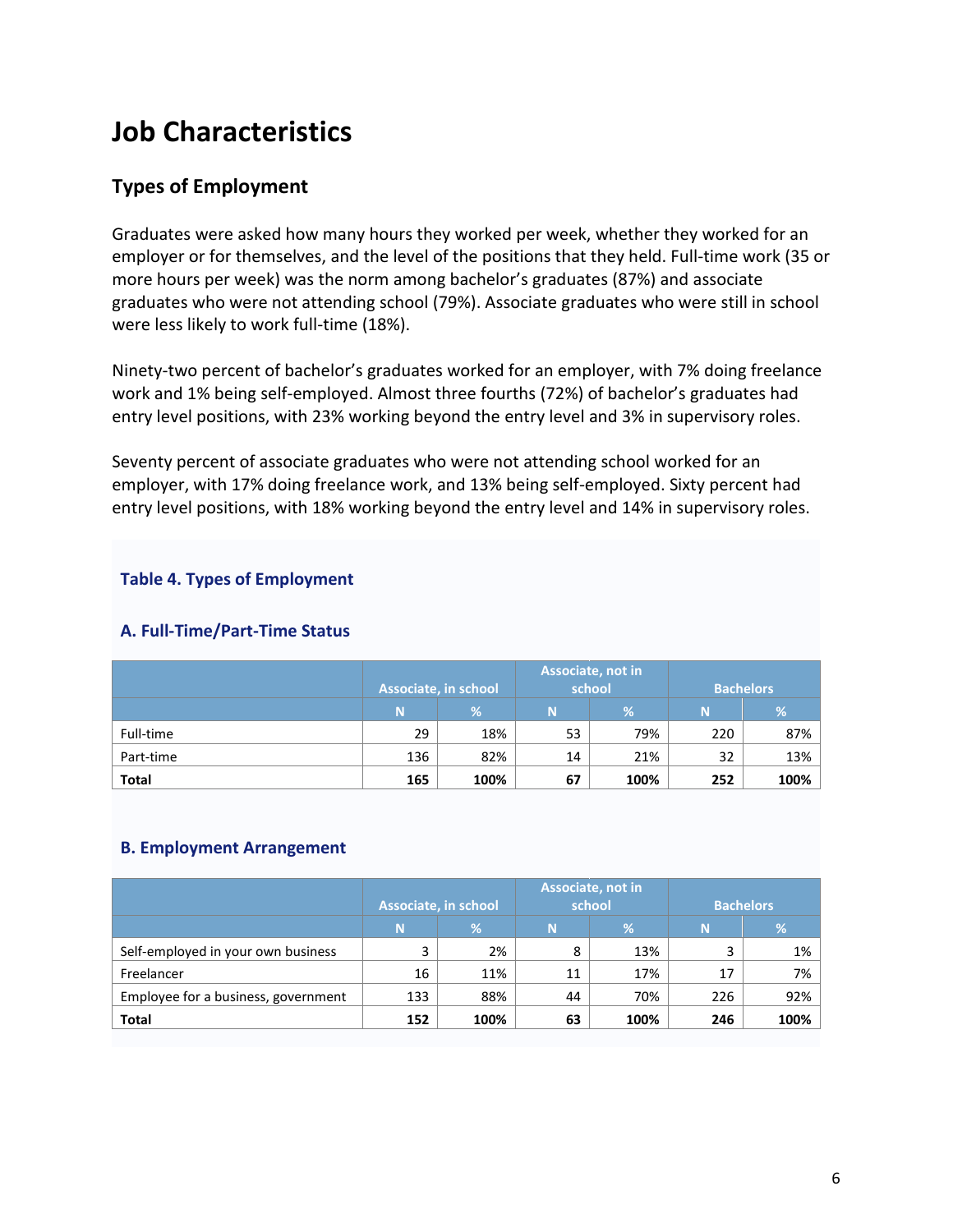## **C. Job Level**

|                               | <b>Associate, in school</b> |      |    | <b>Associate, not in</b><br>school | <b>Bachelors</b> |      |  |
|-------------------------------|-----------------------------|------|----|------------------------------------|------------------|------|--|
|                               | N                           | %    | N  | $\%$                               | N                | %    |  |
| Intern                        | 35                          | 24%  |    | 8%                                 | 4                | 2%   |  |
| Employee - Entry level        | 78                          | 53%  | 30 | 60%                                | 168              | 72%  |  |
| Employee - Beyond entry level | 29                          | 20%  | 9  | 18%                                | 53               | 23%  |  |
| Supervisor/Manager            |                             | 3%   |    | 14%                                | 8                | 3%   |  |
|                               | 147                         | 100% | 50 | 100%                               | 233              | 100% |  |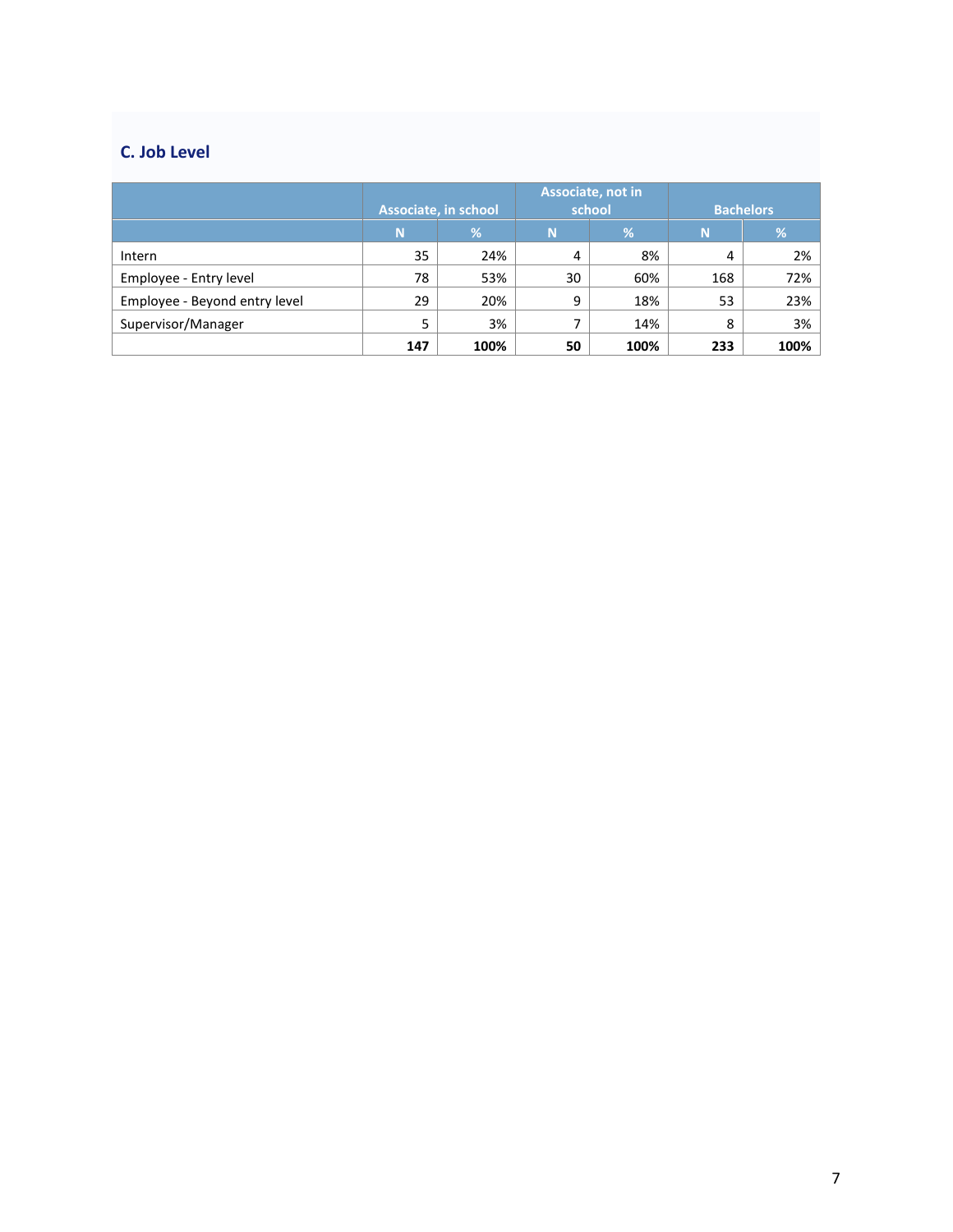## **Earnings and Benefits**

Graduates reported on their earnings ranges and whether or not they received job related benefits such as health insurance, retirement, and paid vacation. Results are shown here for full-time workers only.

#### **Table 5. Earnings and Benefits for Graduates Employed Full-Time**

#### **5a. Earnings**

|                       |                             |      |        | Associate, not in |                  |      |
|-----------------------|-----------------------------|------|--------|-------------------|------------------|------|
|                       | <b>Associate, in school</b> |      | school |                   | <b>Bachelors</b> |      |
|                       | N                           | %    | N      | %                 | N                | %    |
| \$20,000 or less      | 9                           | 31%  | 10     | 19%               | 5                | 2%   |
| More than \$20,000 to |                             |      |        |                   |                  |      |
| \$30,000              | 5                           | 17%  | 4      | 8%                | 16               | 7%   |
| More than \$30,000 to |                             |      |        |                   |                  |      |
| \$40,000              | 7                           | 24%  | 13     | 25%               | 30               | 14%  |
| More than \$40,000 to |                             |      |        |                   |                  |      |
| \$50,000              | 1                           | 3%   | 15     | 29%               | 75               | 34%  |
| More than \$50,000 to |                             |      |        |                   |                  |      |
| \$60,000              | 5                           | 17%  | 7      | 13%               | 60               | 27%  |
| More than \$60,000    | $\overline{2}$              | 7%   | 3      | 6%                | 33               | 15%  |
|                       | 29                          | 100% | 52     | 100%              | 219              | 100% |

#### **5b. Benefits**

|                            | Associate, in school |      | Associate, not in school |               | <b>Bachelors</b> |      |
|----------------------------|----------------------|------|--------------------------|---------------|------------------|------|
|                            | N <sub>1</sub>       | $\%$ | N                        | $\frac{9}{6}$ | <b>N</b>         | %    |
| <b>Health Insurance</b>    |                      |      |                          |               |                  |      |
| Yes                        | 13                   | 46%  | 31                       | 62%           | 174              | 81%  |
| No                         | 15                   | 54%  | 19                       | 38%           | 42               | 19%  |
|                            | 28                   | 100% | 50                       | 100%          | 216              | 100% |
| <b>Retirement Benefits</b> |                      |      |                          |               |                  |      |
| Yes                        | 9                    | 32%  | 24                       | 48%           | 157              | 73%  |
| No                         | 19                   | 68%  | 26                       | 52%           | 58               | 27%  |
|                            | 28                   | 100% | 50                       | 100%          | 215              | 100% |
| <b>Paid Vacation</b>       |                      |      |                          |               |                  |      |
| Yes                        | 13                   | 46%  | 28                       | 56%           | 187              | 87%  |
| No                         | 15                   | 54%  | 22                       | 44%           | 28               | 13%  |
|                            | 28                   | 100% | 50                       | 100%          | 215              | 100% |

Among bachelor's graduates, 77% of full-time workers earn over \$40,000 per year, with 34% in the \$40,000 to \$50,000 range, 27% in the \$50,000 to \$60,000 range, and 15% earning \$60,000 or more. The distribution of earnings for associate degree recipients who did not attend school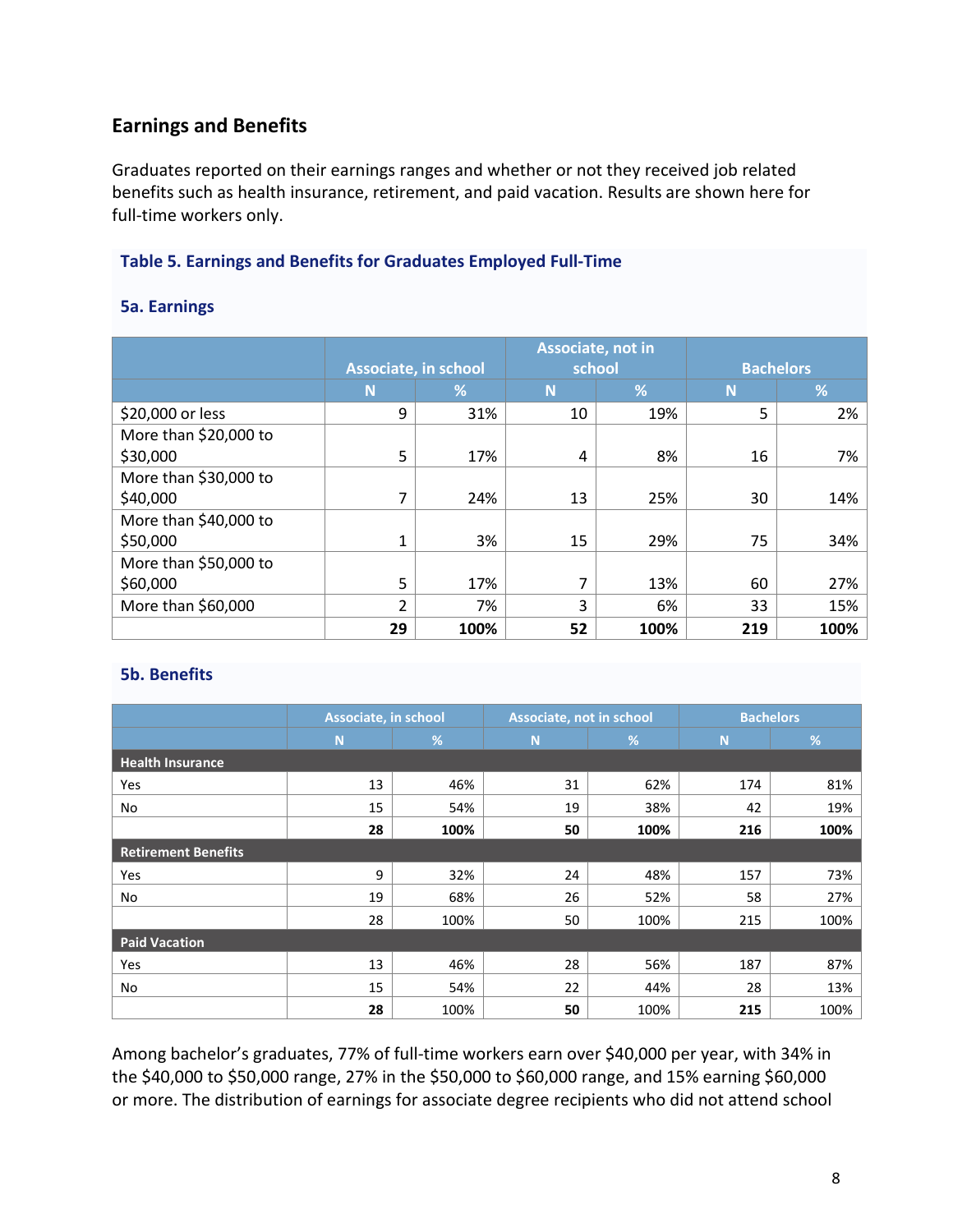is lower than that of the bachelor's graduates. At the low end, a larger proportion of associate graduates (26% compared to 9%) earned \$30,000 or less. Also, a lower percentage (6% compared to 15%) were in the more than \$60,000 earnings range.

Most of the graduates who had full-time jobs had fringe benefits. Among bachelor's graduates, 80% received health insurance, 73% had retirement benefits, and 87% had paid vacation. The rates for associate graduates who were not in school were lower—62% had health insurance, 48% had retirement benefits, and 56% had paid vacation.

## **Local employment**

|                  | Associate, in school |     | Associate, not in<br>school |     | <b>Bachelors</b> |     | <b>All Respondents</b> |     |
|------------------|----------------------|-----|-----------------------------|-----|------------------|-----|------------------------|-----|
|                  | N                    | %   | N                           | %   | N                | %   | 'N.                    | %   |
| New York         | 137                  | 90% | 41                          | 67% | 198              | 83% | 376                    | 83% |
| New Jersey       | 9                    | 6%  | 3                           | 5%  | 4                | 2%  | 16                     | 4%  |
| Outside U.S.     |                      | 1%  | 6                           | 10% | 9                | 4%  | 16                     | 4%  |
| California       |                      | 1%  | 4                           | 7%  | 4                | 2%  | 9                      | 2%  |
| Pennsylvania     |                      | 1%  |                             | 2%  | 4                | 2%  | 6                      | 1%  |
| All Other States | 4                    | 3%  | 6                           | 10% | 20               | 8%  | 30                     | 7%  |

#### **Table 6. Location of Employment**

Eighty-three percent of all working respondents worked in New York State following graduation. Four percent worked in New Jersey, 4% worked outside the U.S., 2% worked in California, 1% in Pennsylvania, and 7% in all other states combined.